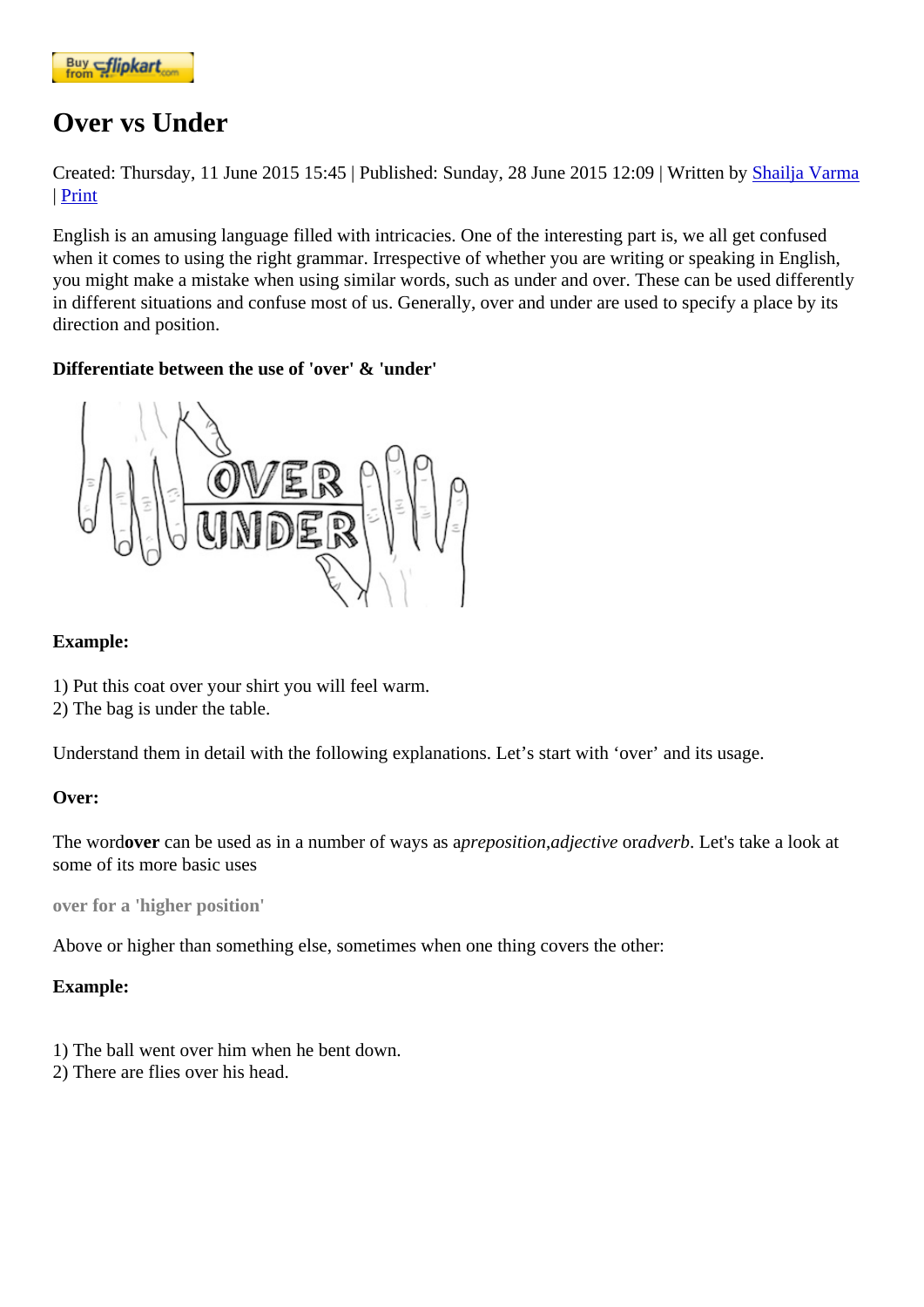[Over can also be used when the m](http://www.eagetutor.com/online-spoken-english.htm)ovement is across a surface.

- 1) The bike travelled over the road to the city.
- 2) The speed boat came over the sea to the shores.

It is also used for numerical terms. When the numbers are more than certain, basically limitless, then over is used.

1) China's population is over 1 billion.

2) There are over millions of talents across the globe.

Over can also be used as a prefix. For instance,

1) The movie tickets in the city side theatre are overpriced.

Under:

Under is inverse of over which means it is used to state an object which is placed below or lower to something.

Example:

- 1) The ball went under the table.
- 2) We have to follow our boss, we are under his orders.

[Under is also used when we m](http://www.eagetutor.com/course-info-in.htm)ean that the thing is probably covering or is in touch with something.

"He was under the impression that she was a good singer".

One definite use of under is when we indicate a certain age.

1) India is hosting an under-20 world cup.